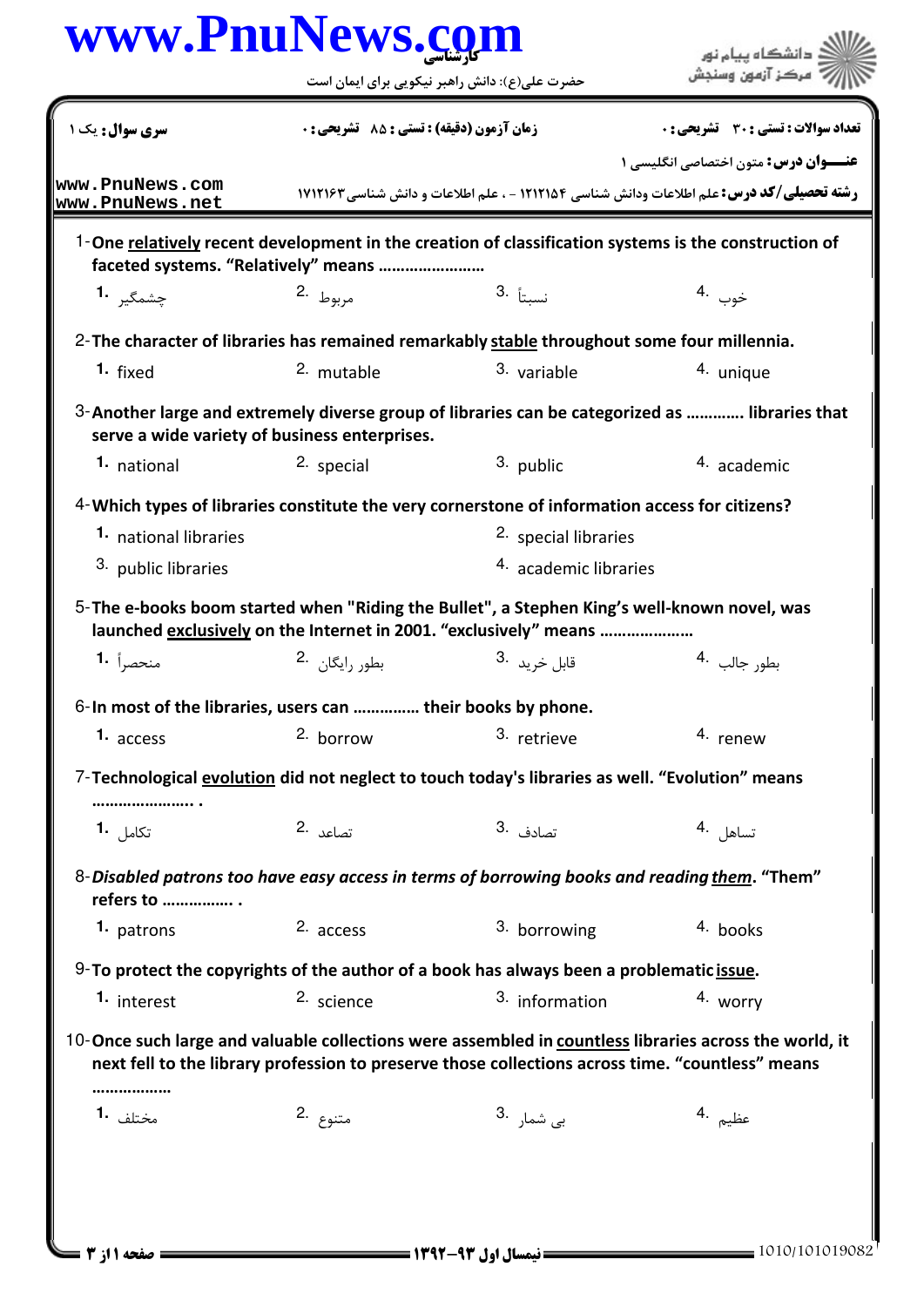## كارشناسي **[www.PnuNews.com](http://www.PnuNews.com)**

| www.PnuNews.col                                                 |                                                                                                  | حضرت علی(ع): دانش راهبر نیکویی برای ایمان است                                                                                                                                                         | دانشگاه بیام نور                            |  |
|-----------------------------------------------------------------|--------------------------------------------------------------------------------------------------|-------------------------------------------------------------------------------------------------------------------------------------------------------------------------------------------------------|---------------------------------------------|--|
| سری سوال: یک ۱                                                  | <b>زمان آزمون (دقیقه) : تستی : 85 گشریحی : 0</b><br><b>تعداد سوالات : تستی : 30 ٪ تشریحی : 0</b> |                                                                                                                                                                                                       |                                             |  |
| www.PnuNews.com<br>www.PnuNews.net                              |                                                                                                  | <b>رشته تحصیلی/کد درس:</b> علم اطلاعات ودانش شناسی 1۲۱۲۱۵۴ - ، علم اطلاعات و دانش شناسی ۱۷۱۲۱۶۳                                                                                                       | <b>عنـــوان درس:</b> متون اختصاصي انگليسي 1 |  |
|                                                                 |                                                                                                  | 11-Library users tend to associate the word "librarian" with anyone who                                                                                                                               |                                             |  |
| 1. has a Master's degree in LIS                                 |                                                                                                  | <sup>2.</sup> is in charge of a library                                                                                                                                                               |                                             |  |
| <sup>3.</sup> works in a library                                |                                                                                                  | 4. manages a library                                                                                                                                                                                  |                                             |  |
| technological base.                                             |                                                                                                  | 12-Librarianship is primarily a(n) profession, but one that requires an increasingly broad                                                                                                            |                                             |  |
| 1. technological                                                | 2. service                                                                                       | 3. political                                                                                                                                                                                          | 4. samll                                    |  |
|                                                                 |                                                                                                  | 13-Query  is the process of reformulating a query to improve retrieval performance.                                                                                                                   |                                             |  |
| 1. expansion                                                    | 2. expand                                                                                        | 3. expansive                                                                                                                                                                                          | 4. expansively                              |  |
| 14-The library tries to  its services to the other communities. |                                                                                                  |                                                                                                                                                                                                       |                                             |  |
| 1. expand                                                       | 2. expansion                                                                                     | 3. expanded                                                                                                                                                                                           | 4. expansively                              |  |
|                                                                 |                                                                                                  |                                                                                                                                                                                                       |                                             |  |
|                                                                 |                                                                                                  | 15-Sometimes, people change their names or write under pseudonyms. "pseudonyms" means                                                                                                                 |                                             |  |
| نام مستعا <sub>ر</sub> <b>1</b>                                 | نام واقعی 2.                                                                                     | نام خانوادگی . <sup>3</sup>                                                                                                                                                                           | نام قبیله ای 4.                             |  |
| these information containers is ""                              |                                                                                                  | 16-People have recorded information in many ways and in many forms. One general term for all of                                                                                                       |                                             |  |
| 1. catalog                                                      |                                                                                                  | 2. bibliographic record                                                                                                                                                                               |                                             |  |
| 3. surrogate                                                    |                                                                                                  | 4. item                                                                                                                                                                                               |                                             |  |
| textual information is                                          |                                                                                                  | 17-Information items can be textual, non-textual, or a combination of the two. One example for non-                                                                                                   |                                             |  |
| 1. magazines                                                    | 2. paintings                                                                                     | 3. musical scores                                                                                                                                                                                     | 4. maps                                     |  |
|                                                                 |                                                                                                  | 18-Each class has a notation that represents the place of the class in the world of knowledge and in<br>the system and that shows its relationships to a hierarchy of other classes. "Notation" means |                                             |  |
| شماره <b>1.</b>                                                 | زيرشاخه .2                                                                                       | 3. نشانه                                                                                                                                                                                              | سلسله مراتب 4.                              |  |
| 19-In today's world, fast internet access is a                  |                                                                                                  |                                                                                                                                                                                                       |                                             |  |
| 1. necessity                                                    | 2. necessary                                                                                     | 3. necessarily                                                                                                                                                                                        | 4. necessitate                              |  |
|                                                                 | are assigned to an information item by an indexer.                                               | 20-Thesaural systems are similar to  systems in providing lists of consistent terms that                                                                                                              |                                             |  |
| 1. ontological                                                  |                                                                                                  | <sup>2.</sup> indexing                                                                                                                                                                                |                                             |  |
| 3. classification                                               |                                                                                                  | 4. subject-heading                                                                                                                                                                                    |                                             |  |
|                                                                 |                                                                                                  |                                                                                                                                                                                                       |                                             |  |